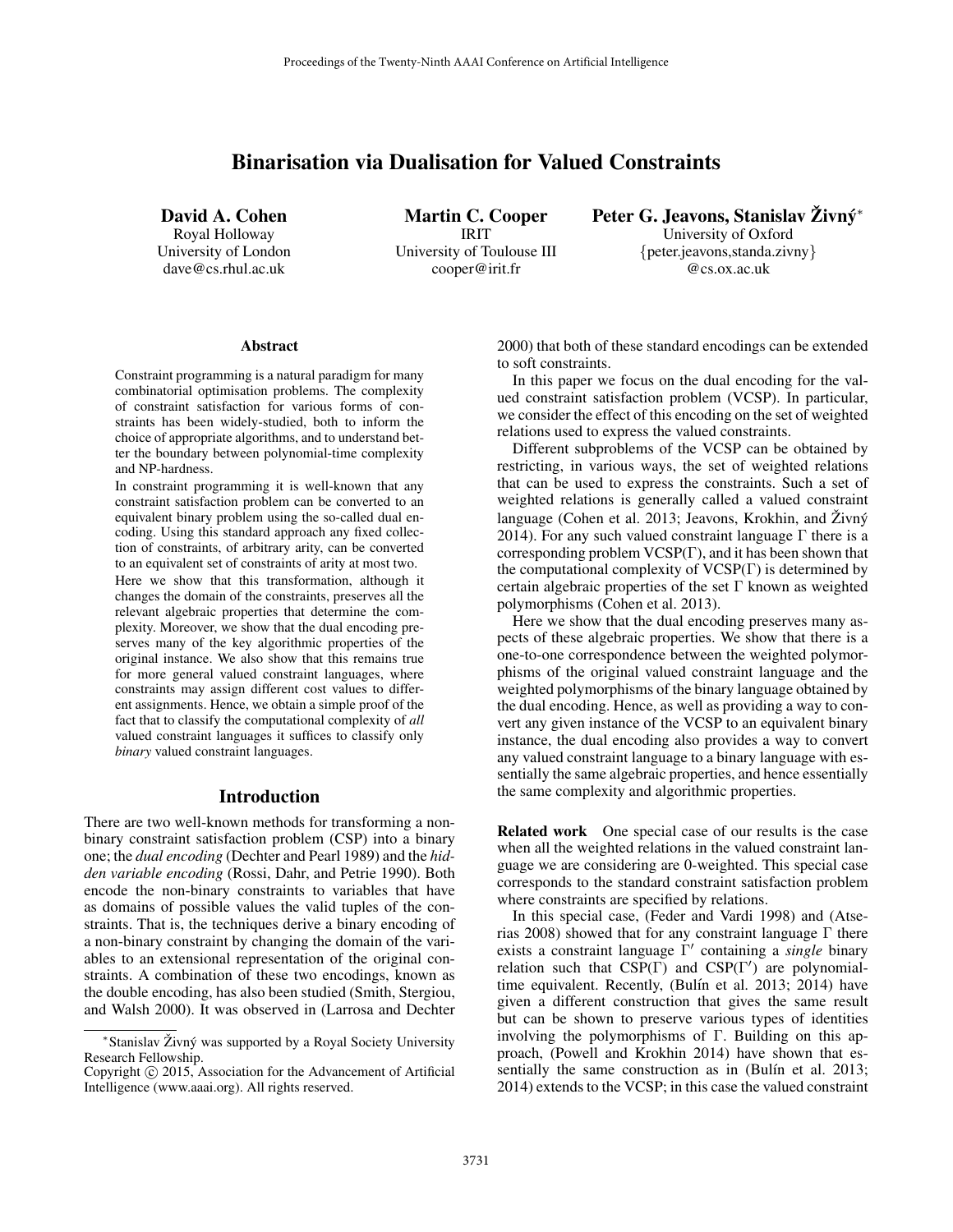language  $\Gamma'$  contains a single unary weighted relation and a single binary relation.

Our construction based on the standard dual encoding is considerably simpler. On the other hand, in our case the resulting  $\Gamma'$  contains a single unary weighted relation, and *more than one* binary relation (in general). However, all the binary relations that we include in  $\Gamma'$  are of the same type and correspond to enforcing equality on the shared variables between different constraints in instances of VCSP(Γ).

Moreover, by allowing  $\Gamma'$  to contain more than one binary relation we are able to preserve all *identities* involving polymorphisms of  $\Gamma$ , where an identity is an equality between arbitrary expressions involving only polymorphisms and all variables are universally quantified over the domain D. This is in contrast with the reduction (for the CSP) described in (Bulín et al. 2013; 2014) and its extension (to the VCSP) described in (Powell and Krokhin 2014), which does not preserve the identities defining Maltsev polymorphisms. In fact it is impossible for any reduction to a single binary relation to preserve such identities, without changing the algorithmic nature of the problem, because it has been shown that any *single binary relation* that has a Maltsev polymorphism also has a majority polymorphism (Kazda 2011).

A similar transformation from constraint languages of arbitrary arity to sets of unary and binary relations was implicitly used in (Barto 2013), for the special case of the CSP.

In a related but different direction, (Cohen, Jeavons, and  $\angle Zivn\acute{v}$  2008) studied which valued constraint languages can be transformed to binary valued constraint languages *over the same domain*. It was shown in (Živný, Cohen, and Jeavons 2009) that there are submodular valued constraint languages which *cannot* be expressed (using min and sum) by binary submodular languages over the same domain.

### The VCSP

Throughout the paper, let D be a fixed finite set and let  $\overline{\mathbb{Q}} =$  $\mathbb{Q} \cup \{\infty\}$  denote the set of rational numbers with infinity.

Definition 1. *An* m*-ary* weighted relation *over* D *is any mapping*  $\phi$  :  $D^m \to \overline{\mathbb{Q}}$ . We denote by  $\Phi_D^{(m)}$  the set of all m-ary weighted relations and let  $\pmb{\Phi}_D = \bigcup_{m\geq 1} \pmb{\Phi}_D^{(m)}.$ 

We call D the *domain*, the elements of D *labels* (for variables), and we say that the weighted relations in  $\Phi_D$  take *values* (which are elements of  $\overline{Q}$ ).

It is convenient to highlight the special case when the values taken by a weighted relation are restricted to 0 and  $\infty$ .

**Definition 2.** Any mapping  $\phi$  :  $D^m \rightarrow \{0, \infty\}$  will be *called a* 0-weighted relation *(or simply a* relation*) and will often be identified with the set*  $\{x \in D^m \mid \phi(x) = 0\}$ *.* 

We denote by  $F\text{eas}(\phi) = \{ \mathbf{x} \in D^m \mid \phi(\mathbf{x}) < \infty \}$  the underlying *feasibility relation* of a given m-ary weighted relation. A weighted relation  $\phi : D^m \to \overline{Q}$  is called *finitevalued* if  $F\text{eas}(\phi) = D^m$ .

**Definition 3.** Let  $V = \{x_1, \ldots, x_n\}$  be a set of variables. A valued constraint *over*  $\hat{V}$  *is an expression of the form*  $\phi(\mathbf{x})$ where  $\phi \in \mathbf{\Phi}_{D}^{(m)}$  and  $\mathbf{x} \in V^m$ , for some positive integer m*. The integer* m *is called the* arity *of the constraint, the* *tuple* x *is called the* scope *of the constraint, and the weighted relation*  $\phi$  *is called the* constraint weighted relation.

Definition 4. *An instance of the* valued constraint satisfaction problem *(VCSP)* is specified by a finite set  $V =$ {x1, . . . , xn} *of variables, a finite set* D *of labels, and an* objective function Φ *expressed as follows:*

$$
\Phi(x_1,\ldots,x_n) = \sum_{i=1}^q \phi_i(\mathbf{x}_i)
$$
\n(1)

*where each*  $\phi_i(\mathbf{x}_i)$ ,  $1 \leq i \leq q$ , *is a valued constraint over* V *. Each constraint can appear multiple times in* Φ*.*

*The goal is to find an* assignment *of labels (a* labelling*) to the variables that minimises* Φ*.*

**Definition 5.** *Any set*  $\Gamma \subseteq \Phi_D$  *of weighted relations on some fixed domain* D *is called a* valued constraint language*, or simply a* language*.*

*We will denote by VCSP*(Γ) *the class of all VCSP instances in which the constraint weighted relations are all contained in* Γ*.*

The classical constraint satisfaction problem (CSP) (Dechter 2003) can be seen as a special case of the VCSP in which all weighted relations are in fact simply relations, (i.e., 0-weighted relations). A language containing only 0-weighted relations is called *crisp*.

We will make use of the following simple but useful observation about arbitrary finite languages.

Proposition 1. *For any valued constraint language* Γ *such that* |Γ| *is finite, there is a valued constraint language* Γ 0 *with*  $|\Gamma'| = 1$ *, such that VCSP*(Γ) *and VCSP*(Γ') *are polynomial-time equivalent.*

*Proof.* Let  $\Gamma$  consist of q weighted relations,  $\phi_1, \ldots, \phi_q$ , with arities  $m_1, \ldots, m_q$ , respectively. Without loss of generality, we assume that none of the  $\phi_i$  are the constant function  $\infty$ . Let  $m = \sum_{i=1}^{q} m_i$ . Define the weighted relation  $\phi_{\Gamma}$ , with arity m, by setting  $\phi_{\Gamma}(x_1,\ldots,x_m)$  =  $\phi_1(x_1,\ldots,x_{m_1}) + \phi_2(x_{m_1+1},\ldots,x_{m_1+m_2}) + \ldots$  $\phi_q(x_{m-m_q+1}, \ldots, x_m)$ , and set  $\Gamma' = {\phi_\Gamma}.$ 

Any instance  $\mathcal{P}'$  of VCSP( $\Gamma'$ ) can clearly be expressed as an instance of  $VCSP(\Gamma)$ . Conversely, for any instance P of VCSP( $\Gamma$ ) we can obtain an equivalent instance  $\mathcal{P}'$  of  $VCSP(\Gamma')$  by simply adding irrelevant variables to the scope of each constraint  $\phi_i(\mathbf{x})$ , which are constrained by the elements of  $\Gamma \setminus \{\phi_i\}$ , and then minimising over these. The assignments that minimise the objective function of  $P$  can then be obtained by taking the assignments that minimise the objective function of  $\mathcal{P}'$  and restricting them to the variables of P. Hence we have shown that  $VCSP(\Gamma)$  and  $VCSP(\Gamma')$  are polynomial-time equivalent.  $\Box$ 

### From a language  $\Gamma$  to a binary language  $\Gamma_d$

A language Γ is called *binary* if all weighted relations from Γ are of arity at most two. The goal of this paper is to study a certain type of transformation from an arbitrary finite language  $\Gamma$  to a *binary* language  $\Gamma_d$  such that VCSP( $\Gamma$ ) and  $VCSP(\Gamma_d)$  are polynomial-time equivalent.

For any m-tuple  $\mathbf{x} \in D^m$  we will write  $\mathbf{x}[i]$  for its *i*th component.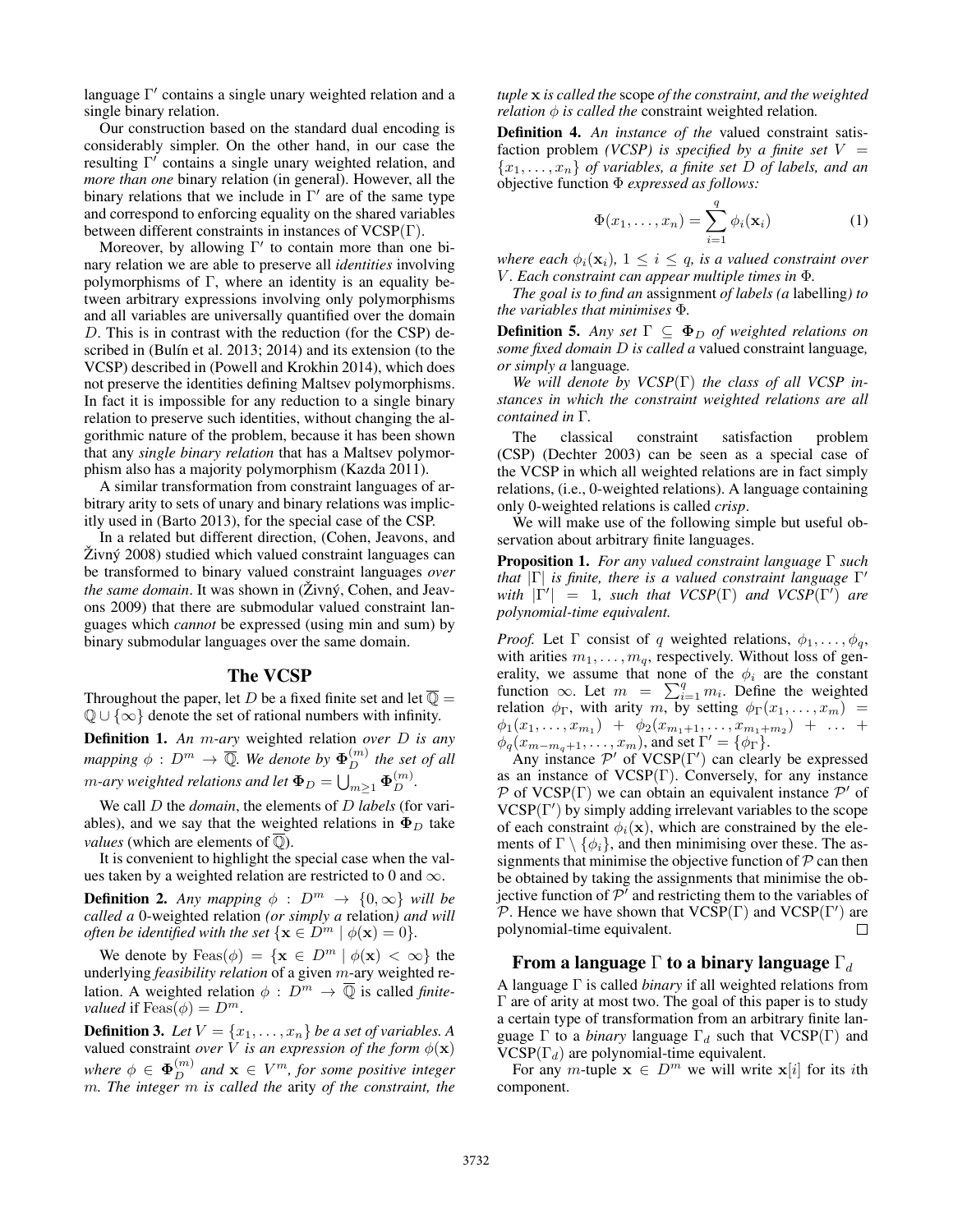Definition 6. *Let* Γ *be any valued constraint language over* D*, and let* φ<sup>Γ</sup> *be the corresponding weighted relation, of arity* m*, as defined in the proof of Proposition 1.*

*The* dual *of*  $\Gamma$ *, denoted*  $\Gamma$ <sub>*d</sub>, is the binary valued constraint*</sub> *language with domain*  $D' = \text{Feas}(\phi_{\Gamma}) \subseteq D^m$ , *defined by* 

$$
\Gamma_d = \{ \phi_{\Gamma}' \} \bigcup_{i,j \in \{1,\dots,m\}} \{match_{i,j} \},
$$

where  $\phi'_{\Gamma}$  :  $D' \to \overline{\mathbb{Q}}$  is the unary weighted relation on  $D'$  defined by  $\phi_{\Gamma}'(\mathbf{x}) = \phi_{\Gamma}(x_1, x_2, \dots, x_m)$  for every  $\mathbf{x} =$  $(x_1, x_2, \ldots, x_m) \in D'$ , and each match<sub>i,j</sub> :  $D' \times D' \rightarrow \overline{\mathbb{Q}}$ *is the binary 0-weighted relation on*  $D'$  *defined by* 

$$
match_{i,j}(\mathbf{x}, \mathbf{y}) = \begin{cases} 0 & \text{if } \mathbf{x}[i] = \mathbf{y}[j], \\ \infty & \text{otherwise.} \end{cases}
$$

The language  $\Gamma_d$  contains a single unary weighted relation, which returns only finite values, together with  $k^2$  binary 0-weighted relations, and hence is a binary language.

**Example 1.** Let  $\Gamma = \{\phi_{eq}\}\$ , where  $\phi_{eq}$  is the equality rela*tion on D, i.e.,*  $\phi_{eq} : D \times D \to \overline{\mathbb{Q}}$  *is defined by*  $\phi_{eq}(x, y) = 0$ *if*  $x = y$  *and*  $\phi_{eq}(x, y) = \infty$  *if*  $x \neq y$ *.* 

*Then*  $D' = \text{Feas}(\phi_{eq}) = \{(a, a) | a \in D\}$  *and*  $\Gamma_d$  *consists of a single unary finite-valued relation* φ 0 *, together with four binary 0-weighted relations*  $match_{1,1}$ ,  $match_{1,2}$ ,  $match_{2,1}$ , and  $match_{2,2}$ *.* 

*Moreover,*  $\phi'(\mathbf{x}) = 0$  *for every*  $\mathbf{x} \in D'$ *, and hence is trivial. All four of the other relations are in fact equal to the equality relation on* D' *defined by*  $\{((a, a), (a, a)) | (a, a) \in$ D'. Thus, the dual of the equality relation on D consists of *a trivial unary relation, together with the equality relation on*  $D'$ , where  $|D| = |D'|$ .

**Example 2.** Let  $\Gamma = \{\phi_{sum}\}$ , where  $\phi_{sum} : \{0, 1\}^3 \to \overline{\mathbb{Q}}$ *is defined as follows:*

$$
\phi_{sum}(x, y, z) = \begin{cases} x + 2y + 3z & \text{if } x + y + z = 1, \\ \infty & \text{otherwise.} \end{cases}
$$

*Then*  $D' = \text{Feas}(\phi_{sum}) = \{(1, 0, 0), (0, 1, 0), (0, 0, 1)\}$ and  $\Gamma_d$  consists of a single unary finite-valued rela*tion* φ 0 sum*, together with nine binary 0-weighted relations*  $match_{1,1}, match_{1,2}, \ldots, match_{3,3}$ .

*If we set*  $a = (1, 0, 0), b = (0, 1, 0), c = (0, 0, 1)$ *, then*  $\phi'_{sum}(a) = 1; \phi'_{sum}(b) = 2$  and  $\phi'_{sum}(c) = 3$ . Also

$$
match_{1,1}(x,y) = \begin{cases} 0 & \text{if } (x,y) \in \{(a,a),(b,b), \\ (b,c),(c,b),(c,c)\} \\ \infty & \text{otherwise} \end{cases}
$$

$$
match_{1,2}(x,y) = \begin{cases} 0 & \text{if } (x,y) \in \{(a,b),(b,a), \\ (b,a),(b,c),(c,a),(c,c)\} \\ \infty & \text{otherwise} \end{cases}
$$

*and so on.*

## The dual encoding using  $\Gamma_d$

In this section we will describe the dual encoding described in (Dechter and Pearl 1989) for the CSP and later extended in (Larrosa and Dechter 2000) to soft constraint problems.

We will need the following notation. For any  $x_i \in V^m$ with  $x_i = (x_{i_1}, \ldots, x_{i_m})$ , we write  $vars(\mathbf{x}_i)$  for the set  ${x_{i_1}, \ldots, x_{i_m}}.$ 

By Proposition 1, without loss of generality we shall assume that  $\Gamma$  contains a single weighted relation  $\phi_{\Gamma}$ :  $D^m \to \overline{\mathbb{Q}}$ . Let P be an arbitrary instance of VCSP(Γ) with variables  $V = \{x_1, \ldots, x_n\}$ , domain D, and constraints  $\phi_{\Gamma}(\mathbf{x}_1), \ldots, \phi_{\Gamma}(\mathbf{x}_q)$ , where  $\mathbf{x}_i \in V^m$  for all  $1 \leq i \leq q$ . We now describe the instance  $\mathcal{P}_d$  in  $VCSP(\Gamma_d)$  which we call the *dual* of P.

- The domain of  $\mathcal{P}_d$  is  $D' = \text{Feas}(\phi_{\Gamma}) \subseteq D^m$ .
- The variables  $V' = \{x'_1, \ldots, x'_q\}$  of  $\mathcal{P}_d$  correspond to the constraints of P.
- For every  $1 \leq i \leq q$ , there is a unary constraint  $\phi_{\Gamma}'(x_i')$ , where  $\phi'_{\Gamma}: D' \to \overline{\mathbb{Q}}$  is as defined in Definition 6.
- If the scopes of two constraints of P, say  $\phi(\mathbf{x}_i)$  and  $\phi(\mathbf{x}_j)$ , overlap, then there are binary constraints between  $x_i'$  and  $x'_j$  enforcing equality on the overlapping variables. More specifically, if  $\mathbf{x}_i = (x_{i_1}, \dots, x_{i_m}), \mathbf{x}_j = (x_{j_1}, \dots, x_{j_m}),$ and  $vars(\mathbf{x}_i) \cap vars(\mathbf{x}_j) \neq \emptyset$  then there is a binary constraint  $match_{k,l}(x'_i, x'_j)$  for every  $k, l \in \{1, ..., m\}$  with  $i_k = j_l.$

The dual encoding provides a way to reduce instances of VCSP(Γ) to instances of VCSP( $\Gamma_d$ ). Our next result extends this observation to obtain the reverse reduction as well.

Proposition 2. *For any valued constraint language* Γ *such that* |Γ| *is finite, there is a binary valued constraint language* Γd*, such that VCSP*(Γ) *and VCSP*(Γd) *are polynomial-time equivalent.*

*Proof.* By Proposition 1 we may assume that  $\Gamma$  consists of a single weighted relation  $\phi_{\Gamma}: D^m \to \mathbb{Q}$ . Moreover, since D is finite, and  $m$  is fixed, we may assume that this weighted relation is given extensionally as a table of values.

Hence, for any instance  $P$  of  $VCSP(\Gamma)$  we can construct in polynomial-time the dual instance  $\mathcal{P}_d$  in VCSP( $\Gamma_d$ ) as defined above. It is straightforward to show that the assignments that minimise the objective function of  $P_d$  correspond precisely to the assignments that minimise the objective function of  $P$ , and hence we have a polynomial-time reduction from VCSP( $\Gamma$ ) to VCSP( $\Gamma_d$ ).

For the other direction, given any instance  $\mathcal{P}'$  in  $VCSP(\Gamma_d)$  we now indicate how to construct a corresponding instance  $P$  in  $VCSP(\Gamma)$ .

For each variable  $x_i'$  of  $\mathcal{P}'$  we introduce a fresh set of m variables for P. If there is a unary constraint  $\phi'_{\Gamma}(x'_i)$  in P', then we introduce the constraint  $\phi_{\Gamma}$  on the corresponding variables of  $P$ . If there is no unary constraint on  $x'_i$ , then we introduce the constraint  $F\text{eas}(\phi_{\Gamma})$  on the corresponding variables of P to code the fact that the domain of  $x'_i$  is  $D^{\dagger}$ . If there is a binary constraint  $match_{k,l}(x'_i, x'_j)$  in  $\mathcal{P}'$ , then we merge the kth and lth variables in the corresponding sets of variables in  $P$ . This construction can be carried out in polynomial time.

We have constructed an instance  $\mathcal{P}$  in  $VCSP({\phi_{\Gamma}, \text{Feas}(\phi_{\Gamma})})$  such that assignments minimising the objective function of  $P$  correspond precisely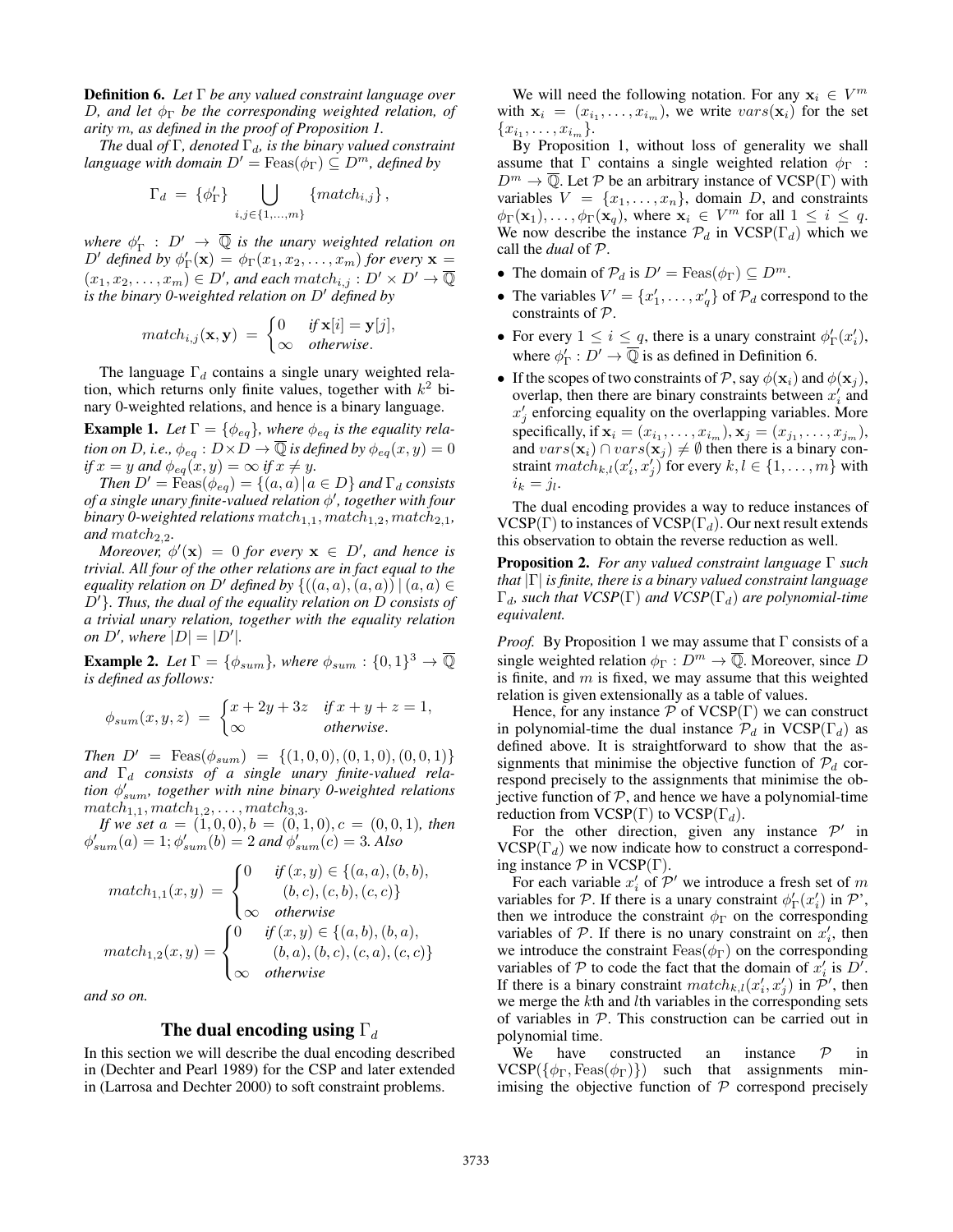to assignments minimising the objective function of  $\mathcal{P}'$ . Hence we have established a polynomial time reduction from  $VCSP(\Gamma_d)$  to  $VCSP(\Gamma \cup \{Feas(\phi_{\Gamma})\}).$ 

However, it follows from the proof of Theorem 4.3 of (Cohen et al. 2013) that  $VCSP(\Gamma \cup {\text{Feas}(\phi_{\Gamma})})$  can be reduced to  $VCSP(\Gamma)$  in polynomial-time.

# Algebraic properties of  $\Gamma_d$

Over the past few years there has been considerable progress in investigating the complexity of different kinds of constraint satisfaction problems and valued constraint satisfaction problems by looking at the algebraic properties of the relations and weighted relations that define the constraints and valued constraints (Jeavons, Cohen, and Gyssens 1997; Jeavons 1998; Feder and Vardi 1998; Bulatov, Krokhin, and Jeavons 2005; Cohen et al. 2013)

#### Polymorphisms

It was shown in (Jeavons, Cohen, and Gyssens 1997; Jeavons 1998) that the computational complexity of CSP(Γ), the class of CSP instances where the constraint relations all belong to some fixed set  $\Gamma$ , is determined, up to polynomialtime reductions, by a set of operations known as the polymorphisms of  $\Gamma$ , which we will now define.

We first need some standard terminology. A function  $f : D^k \rightarrow D$  is called a k-ary *operation* on D. The kary *projections*, defined for all  $1 \leq i \leq k$ , are the operations  $e_i^{(k)}$  such that  $e_i^{(k)}(x_1,\ldots,x_k) = x_i$ . For any tuples  $x_1, \ldots, x_k \in D^m$ , we denote by  $\overline{f}(x_1, \ldots, x_k)$  the tuple in  $D^m$  obtained by applying f to  $\mathbf{x}_1, \ldots, \mathbf{x}_k$  componentwise.

**Definition 7.** Let  $\phi : D^m \to \overline{\mathbb{Q}}$  be a weighted relation. An *operation*  $f : D^k \to D$  *is a* polymorphism *of*  $\phi$  *if, for any*  $\mathbf{x}_1, \ldots, \mathbf{x}_k \in \text{Feas}(\phi)$  *we have*  $\overline{f}(\mathbf{x}_1, \ldots, \mathbf{x}_k) \in \text{Feas}(\phi)$ *.* 

*We denote by* Pol(Γ) *the set of all operations on* D *which*  $a$ re polymorphisms of all  $\phi \in \Gamma.$  We denote by  ${\rm Pol}^{(k)}(\Gamma)$  the k*-ary operations in* Pol(Γ)*.*

It follows directly from the definition that all projections are polymorphisms of all valued constraint languages.

Our next result shows that the polymorphisms of  $\Gamma_d$  are very closely related to the polymorphisms of Γ.

Theorem 1. *Let* Γ *be a valued constraint language such that*  $|\Gamma|$  *is finite, and let*  $\Gamma_d$  *be the dual of*  $\Gamma$ *.* 

*The operation*  $f \in Pol^{(k)}(\Gamma)$  *if and only if the operation*  $f_d \in \mathrm{Pol}^{(k)}(\Gamma_d)$  where  $f_d(\mathbf{x}_1,\ldots,\mathbf{x}_k) = \overline{f}(\mathbf{x}_1,\ldots,\mathbf{x}_k)$ *for all*  $\mathbf{x}_i$  *in the domain of*  $\Gamma_d$ *.* 

*Proof.* By Proposition 1 we may assume that Γ consists of a single weighted relation  $\phi_{\Gamma}: D^m \to \overline{\mathbb{Q}}$ , and hence that the domain  $D'$  of  $\Gamma_d$  is a subset of  $D^m$ . First, consider any  $f : D^k \to D \in Pol^{(k)}(\Gamma)$ , and the corresponding  $f_d: (D')^k \to D$  given by  $f_d(\mathbf{x}_1, \dots, \mathbf{x}_k) = \overline{f}(\mathbf{x}_1, \dots, \mathbf{x}_k)$ for all  $x_i \in D^m$ . Since f is a polymorphism of  $\phi_{\Gamma}$ , it is also a polymorphism of the unary weighted relation  $\phi'_{\Gamma}$  in  $\Gamma_d$ . It is straightforward to check that  $f_d$  is also a polymorphism of all binary  $match_{i,j}$  relations in  $\Gamma_d$  (since it will return the same label at all positions where its arguments

have the same label). Hence  $f_d \in \mathrm{Pol}^{(k)}(\Gamma_d)$ . Now consider any  $f_d: (D')^k \to D' \in Pol^{(k)}(\Gamma_d)$ . Since  $f_d$  is a polymorphism of  $match_{i,i}$  it must return an element of  $D'$  whose label in position  $i$  is a function,  $g_i$ , of the labels in position i of its arguments. Moreover, since  $f_d$  is a polymorphism of  $match_{i,j}$ , the functions  $g_i$  and  $g_j$  must return the same results for all possible arguments from  $D'$ . Hence, there is a single function  $g: D^k \to D$  such that the result returned by  $f_d(\mathbf{x}_1, \dots, \mathbf{x}_k)$  is equal to  $\overline{g}(\mathbf{x}_1, \dots, \mathbf{x}_k)$ . Now, since  $f_d$ must return an element of  $D'$ , it follows that g must be a polymorphism of  $\phi_{\Gamma}$ , which gives the result.  $\Box$ 

The individual weighted relations in  $\Gamma_d$  often have other polymorphisms, that are not of the form indicated in Theorem 1, but the only polymorphisms that are shared by every weighted relation in  $\Gamma_d$  are those that correspond to polymorphisms of  $\Gamma$  in this way.

**Example 3.** *Recall the language*  $\Gamma = \{\phi_{sum}\}$ *, defined in Example 2.*

*The weighted relation*  $\phi_{sum}$  *has no polymorphisms, except for the projection operations on*  $D = \{0, 1\}$ *.* 

*However, the unary finite-valued relation*  $\phi'_{sum}$ , has every *operation on*  $D' = \{a, b, c\}$  *as a polymorphism.* 

The binary 0-weighted relation match<sub>1,1</sub> has many oper*ations on* D' *as polymorphisms, including all of the constant operations.*

*The binary 0-weighted relation*  $match_{1,2}$  *also has many operations on*  $D'$  *as polymorphisms, including the ternary* majority *operation* g *defined by*

$$
g(x, y, z) = \begin{cases} x & \text{if } x = y \text{ or } x = z \\ y & \text{if } y = z \\ c & \text{otherwise} \end{cases}
$$

*but not including the constant operation returning the label* a*, or the constant operation returning the label* b*.*

*The only operations that are polymorphisms of* every weighted relation in  $\Gamma_d$  are the projection operations on  $D'$ .

For certain types of languages  $\Gamma$  there are known to be polynomial-time algorithms to determine whether an instance of  $CSP(\Gamma)$  has an assignment that is allowed by all the constraints. In all known cases, these special-purpose algorithms can be applied precisely when  $\Gamma$  has polymorphisms that satisfy certain *identities*. For example, it is known (Feder and Vardi 1998; Jeavons, Cohen, and Cooper 1998) that enforcing *3-consistency* can decide whether an instance has a solution if and only if  $\Gamma$  has a polymorphism g that satisfies the identities:

$$
g(x, x, y) = g(x, y, x) = g(y, x, x) = x \quad \forall x, y \in D.
$$

In fact, it is known that any crisp language that is not NPcomplete must have a polymorphism that satisfies certain kinds of identities (Bulatov, Krokhin, and Jeavons 2005).

One simple consequence of Theorem 1 is that the polymorphisms of  $\Gamma$  and the polymorphisms of  $\Gamma_d$  satisfy exactly the same identities.

Corollary 1. *Let* Γ *be a valued constraint language such that*  $|\Gamma|$  *is finite, and let*  $\Gamma_d$  *be the dual of*  $\Gamma$ *.* 

*The operations in*  $Pol(\Gamma)$  *and the operations in*  $Pol(\Gamma_d)$ *satisfy exactly the same identities.*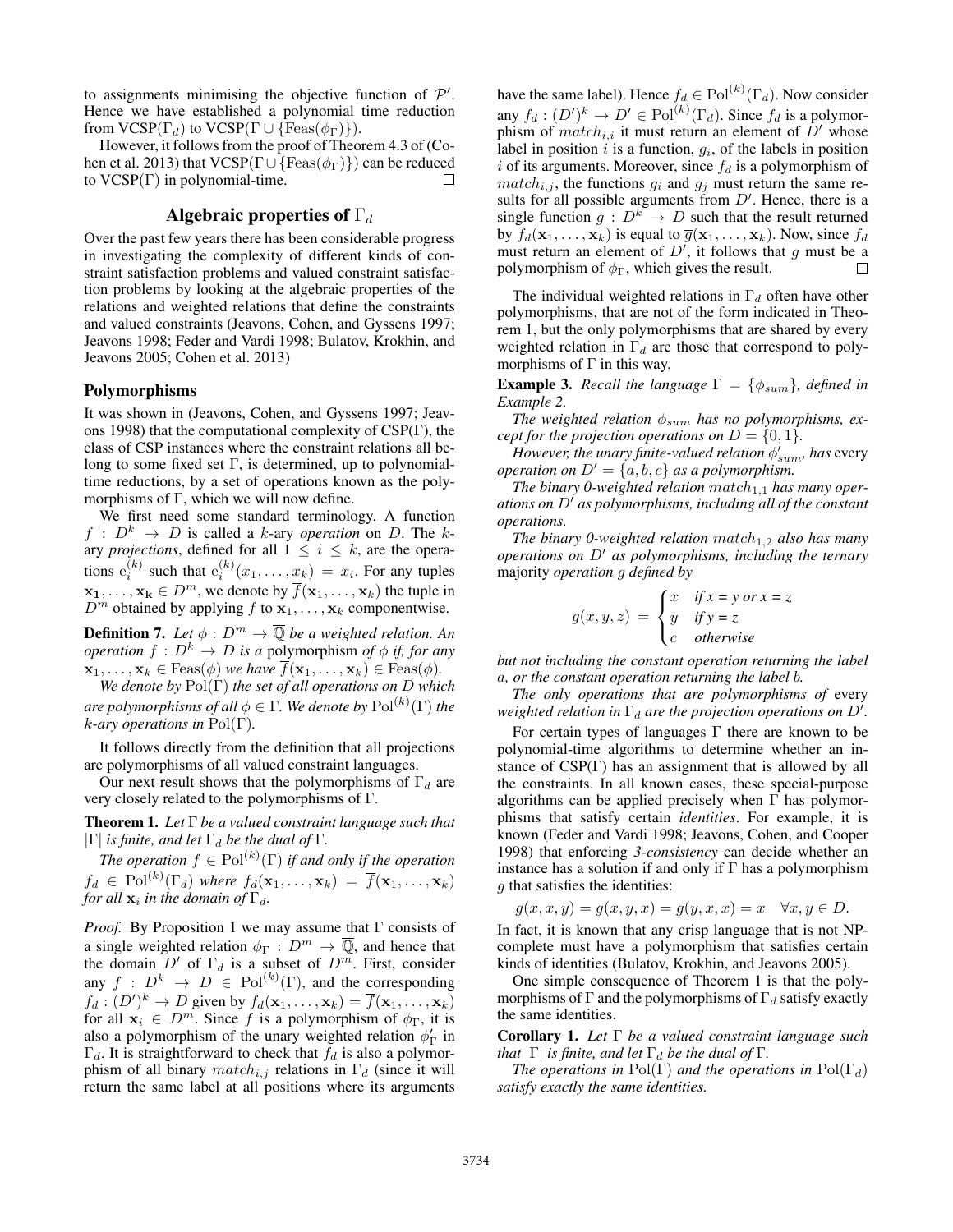We will show below that it follows from Corollary 1 that essentially the same algorithms can be applied to either  $CSP(\Gamma)$  or  $CSP(\Gamma_d)$ . Hence, from the point of view of the availability of known efficient algorithms, it does not matter whether a CSP problem is formulated using constraints of arbitrary arity, or using a dual (binary) formulation.

Although they satisfy the same identities, the polymorphisms of  $\Gamma_d$  do not, in general, share *all* the same properties as the polymorphisms of  $\Gamma$ . For example,  $Pol(\Gamma)$  might include the binary operation min that returns the smaller of its two arguments, according to some fixed ordering of D. This operation has the property of being *conservative*, which means that the result is always equal to one of the arguments. However, the corresponding operation  $\min_d$  in  $Pol(\Gamma_d)$  is *not* generally conservative, since, for example,  $\min_a((a, b), (b, a)) = (a, a)$  for all  $a < b$ .

One way to simplify the analysis of valued constraint languages is to restrict our attention to certain special kinds of languages that have desirable features. For example, a valued constraint language Γ is *not* a core if there is a label  $a \in D$  such that for any instance  $\mathcal{P} \in \text{VCSP}(\Gamma)$  there is an optimal solution to  $P$  that does not use the label  $a$ . In this case, label a can be discarded.

Definition 8. *A valued constraint language* Γ *is a* core *if all unary polymorphisms of* Γ *are bijections. Moreover,* Γ *is a* rigid core *if the only unary polymorphism of* Γ *is the identity function.*

We can restrict our attention to languages that are rigid cores due to the following result.

Proposition 3 (Ochremiak 2014). *For every valued constraint language* Γ *there is a valued constraint language Γ'* that is a rigid core and VCSP(Γ) and VCSP(Γ') are *polynomial-time equivalent.*

An operation  $f : D^k \rightarrow D$  is called *idempotent* if  $f(x, \ldots, x) = x$  for all  $x \in D$ . It is known that  $\Gamma$  is a rigid core if and only if all polymorphisms of  $\Gamma$  are idempotent (Ochremiak 2014).

Corollary 2. *Let* Γ *be a valued constraint language such that*  $|\Gamma|$  *is finite, and let*  $\Gamma_d$  *be the dual of*  $\Gamma$ *.* 

 $Γ$  *is a rigid core if and only if*  $Γ_d$  *is a rigid core.* 

*Proof.* Follows immediately from Corollary 1, since the property of being idempotent is specified by an identity.  $\square$ 

A precise characterisation of rigid core languages Γ that give rise to CSP instances solvable by *any* form of local consistency has recently been established (Barto and Kozik 2014). This characterisation makes use of the following identities for a k-ary ( $k \ge 2$ ) operation f:

$$
f(y,x,\ldots,x)=f(x,y,x,\ldots,x)=f(x,\ldots,x,y).
$$

Any  $k$ -ary operation on  $D$  that satisfies these identities for all  $x, y \in D$ , is called a *weak near-unanimity* operation.

Theorem 2 (Barto and Kozik 2014). *Let* Γ *be a crisp language that is a rigid core. CSP*(Γ) *is solvable by local consistency if and only if* Pol(Γ) *contains weak near-unanimity operations of all but finitely many arities.*

A second polynomial-time algorithmic technique for the CSP generalises the idea of using Gaussian elimination to solve simultaneous linear equations. The most general version of this approach is based on the property of having a polynomial-sized representation for the solution set of any instance (Bulatov and Dalmau 2006; Idziak et al. 2010). Roughly, the algorithm works by starting from the empty set and adding constraints in an instance one by one while maintaining (in polynomial time) a small enough representation of the current solution set (of feasible assignments). At the end (i.e., after all constraints have been added), either this representation is non-empty and contains a solution to the instance or else there is no solution. This algorithm is called the "few subpowers" algorithm (because it is related to a certain algebraic property to do with the number of subalgebras in powers of an algebra). Languages where this algorithm is guaranteed to find a solution (or show that none exists) were characterised by (Idziak et al. 2010). Once again, this characterisation involves a set of identities on the polymorphisms of the language. A k-ary  $(k > 3)$  operation  $f: D^k \to D$  is called an *edge* operation if, for all  $x, y \in D$ ,

$$
f(y, y, x, x, \dots, x) = f(y, x, y, x, x, \dots, x) = x
$$
 and  

$$
f(x, x, x, y, x, \dots, x) = f(x, x, x, y, x, \dots, x) =
$$

$$
\dots = f(x, \dots, x, y) = x.
$$

Theorem 3 (Idziak et al. 2010). *Let* Γ *be a crisp language. Then CSP*(Γ) *is solvable by the few subpowers algorithm if* Pol(Γ) *contains an edge operation.*

The converse to this theorem is true in the following sense: the absence of edge operations from  $Pol(\Gamma)$  implies that the presence of small enough representations is not guaranteed, see (Idziak et al. 2010) for details.

Combining Corollary 1 with Theorems 2 and 3 shows that the property of being solvable using local consistency, or the few subpowers algorithm, is possessed by a language Γ if and only if it is also possessed by the associated binary language  $\Gamma_d$ .

### Weighted Polymorphisms

Polymorphisms are sufficient to analyse the complexity of the CSP, but for the VCSP, it has been shown that in general we need a more flexible notion that assigns weights to a collection of polymorphisms (Cohen et al. 2013).

**Definition 9.** Let  $\phi: D^m \to \overline{Q}$  be a weighted relation, and let  $C \subseteq \mathrm{Pol}^{(k)}(\phi)$  be some collection of polymorphisms of  $\phi$ *. A function*  $\omega$  :  $C \rightarrow \mathbb{Q}$  *is called a k-ary* weighted polymorphism *of*  $\phi$  *on C if it satisfies the following conditions:* 

• 
$$
\sum_{f \in C} \omega(f) = 0;
$$

- *if*  $\omega(f) < 0$ *, then f is a projection*;
- *for any*  $\mathbf{x}_1, \ldots, \mathbf{x}_k \in \text{Feas}(\phi)$

$$
\sum_{f \in C} \omega(f) \phi(\overline{f}(\mathbf{x_1}, \dots, \mathbf{x_k})) \leq 0. \tag{2}
$$

We denote by  $wPol^{(k)}(\Gamma)$  the set of all functions  $\omega$  :  $Pol^{(k)}(\Gamma) \rightarrow \mathbb{Q}$  which are weighted polymorphisms of all  $\phi \in \Gamma$ .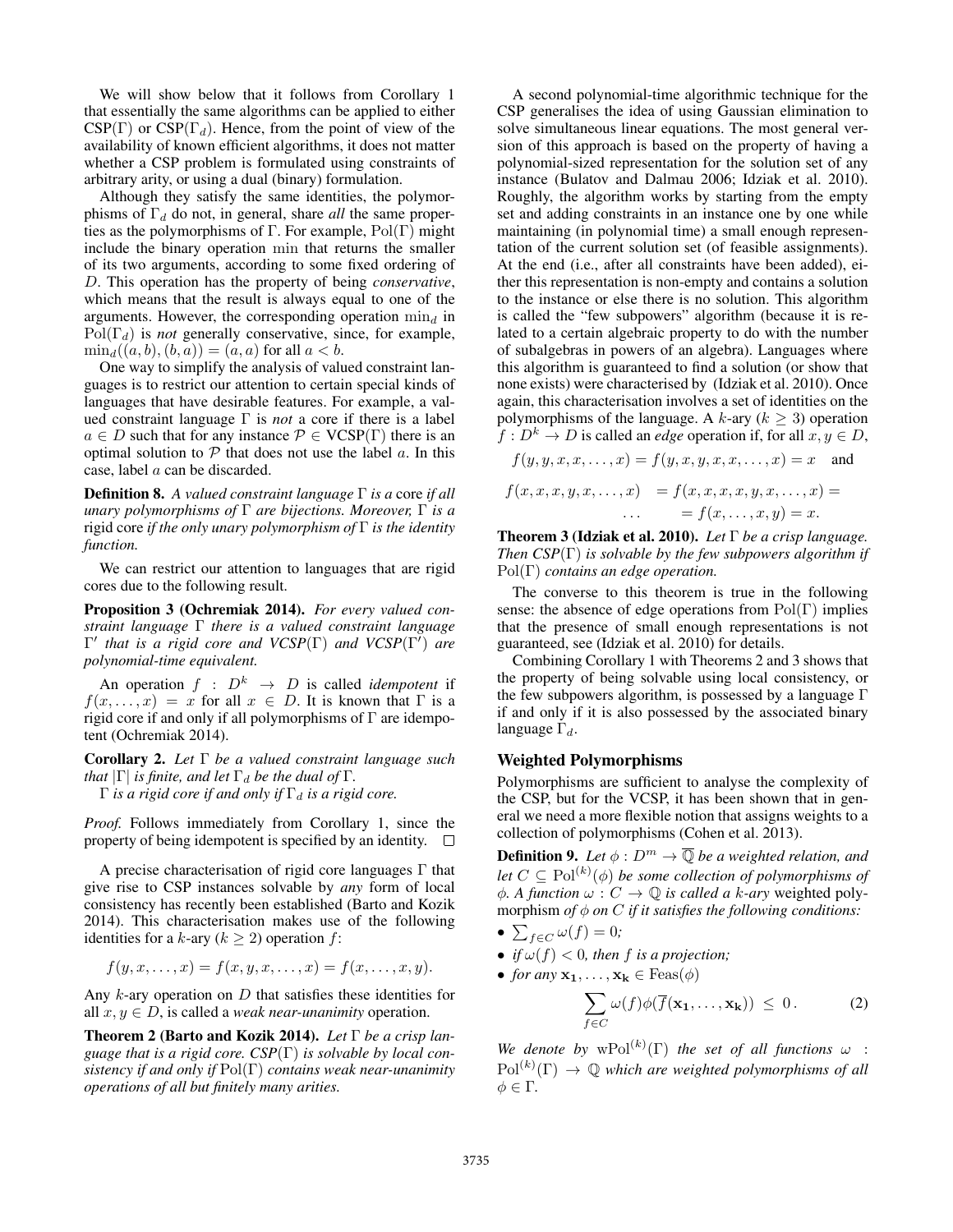**Example 4.** Let  $D = \{0, 1\}$ . Let  $\Gamma$  be the set of weighted *relations*  $\phi$  :  $D^m \rightarrow \overline{Q}$  *that admit*  $\omega_{sub}$  *as a weighted polymorphism, where*  $\omega_{sub}$  *is defined by*  $\omega_{sub}(f) = -1$  *if*  $f \in \{e_1^{(2)}, e_2^{(2)}\}, \ \omega_{sub}(f) = +1 \ \textit{if} \ f \in \{\text{min}, \text{max}\}, \ \textit{and}$  $\omega_{sub}(f) = 0$  *otherwise; here* min *and* max *are the binary operations returning the smaller and larger of their two arguments, respectively, wrt the usual order*  $0 < 1$ *.* 

*In this case* Γ *is precisely the well-studied class of submodular set functions (Schrijver 2003).*

Our next result shows that the weighted polymorphisms of  $Γ_d$  are closely related to the weighted polymorphisms of Γ. Theorem 4. *Let* Γ *be a valued constraint language such that*  $|\Gamma|$  *is finite, and let*  $\Gamma_d$  *be the dual of*  $\Gamma$ *.* 

*A function*  $\omega$ :  $Pol^{(k)}(\Gamma) \to \mathbb{Q} \in \text{wPol}^{(k)}(\Gamma)$  *if and only* if the function  $\omega_d : \mathrm{Pol}^{(k)}(\Gamma_d) \to \mathbb{Q} \in \mathrm{wPol}^{(k)}(\Gamma_d)$ , where  $\omega_d(f_d) = \omega(f)$  for all  $f \in Pol^{(k)}(\Gamma)$  and their correspond*ing operations*  $f_d \in Pol^{(k)}(\Gamma_d)$  *(as defined in Theorem 1).* 

*Proof.* By Proposition 1 we may assume that Γ consists of a single weighted relation  $\phi_{\Gamma}: D^m \to \overline{\mathbb{Q}}$ , and hence that the domain  $D^{\prime}$  of  $\Gamma_d$  is a subset of  $D^m$ .

First, consider any  $\omega$ :  $Pol^{(k)}(\Gamma) \rightarrow \mathbb{Q} \in \text{wPol}^{(k)}(\Gamma)$ , and the corresponding  $\omega_d$ :  $Pol^{(k)}(\Gamma_d) \rightarrow \mathbb{Q}$  given by  $\omega_d(f_d) = \omega(f)$  for all  $f \in \text{Pol}^{(k)}(\Gamma)$ . Since  $\omega$  is a weighted polymorphism of  $\phi_{\Gamma}$ , it is easy to check that  $\omega_d$  satisfies all three conditions in Definition 9, and hence is a weighted polymorphism of the unary weighted relation  $\phi'_{\Gamma}$  in  $\Gamma_d$ . Since all other weighted relations in  $\Gamma_d$  are the 0-weighted  $match_{i,j}$  relations, the third condition in Definition 9 holds trivially for all these weighted relations, and hence  $\omega_d$  is a weighted polymorphism of all weighted relations in  $\Gamma_d$ .

Now consider any  $\omega_d : \mathrm{Pol}^{(k)}(\Gamma_d) \to \mathbb{Q} \in \mathrm{wPol}^{(k)}(\Gamma_d)$ . Since  $\omega_d$  is a weighted polymorphism of  $\phi'_\Gamma$ , the function  $\omega$ : Pol<sup>(k)</sup>(Γ)  $\rightarrow$  Q that assigns the same weights to corresponding elements of  $Pol^{(k)}(\Gamma)$  satisfies all the conditions of Definition 9, and hence is a weighted polymorphism of  $\Box$  $φ_Γ$ .

Weighted polymorphisms capture the complexity of any valued constraint language (Cohen et al. 2013). In fact, for any valued constraint language  $\Gamma$ , it was shown that the associated class of problems  $VCSP(\Gamma)$  is NP-hard, unless  $\Gamma$ has certain kinds of weighted polymorphisms.

Moreover, the weighted polymorphisms of  $\Gamma$  can be used to select an appropriate algorithmic technique for  $VCSP(\Gamma)$ . The algorithmic technique for the VCSP that has been most thoroughly investigated is based on linear programming: every VCSP instance Φ has a natural linear programming relaxation called the *basic LP relaxation*, and denoted BLP(Φ) - see (Kolmogorov, Thapper, and  $\check{Z}$ ivný 2013) and the references therein.

Given a VCSP instance Φ, we say that BLP *solves* Φ if the solution to  $BLP(\Phi)$  is equal to the minimal value of  $\Phi$  over all assignments to the variables. Moreover, we say that BLP solves a valued constraint language  $\Gamma$  if BLP solves every instance  $\Phi \in \text{VCSP}(\Gamma)$ . It is shown in (Kolmogorov, Thapper, and Živný 2013) that in all cases where BLP solves  $\Gamma$ ,

a standard self-reduction technique can be used to obtain an assignment that minimises any  $\Phi$  in VCSP(Γ) in polynomial time.

The power of BLP for valued constraint languages was fully characterised in (Thapper and  $\tilde{Z}$ ivn $\acute{y}$  2012). To state this result, we first introduce some further terminology about operations. A k-ary operation  $f : D^k \to D$  is called *symmetric* if for every permutation  $\pi$  on  $\{1, \ldots, k\}$ , it satisfies the identity

$$
f(x_1, ..., x_k) = f(x_{\pi(1)}, ..., x_{\pi(k)}).
$$

A weighted polymorphism  $\omega$  is called symmetric if it assigns positive weight to one or more symmetric operations, and no others.

**Theorem 5 (Thapper and Živný 2012).** Let  $\Gamma$  be a valued *constraint language. VCSP*(Γ) *can be solved using the BLP algorithm if and only if* Γ *has a* k*-ary symmetric weighted polymorphism, for every*  $k > 2$ .

**Example 5.** A binary operation  $f : D^2 \rightarrow D$  is called a semilattice *operation if* f *is associative, commutative, and idempotent. Example of semilattice operations include the* min *and* max *operations on ordered sets that return the smaller or larger of their two arguments. Since any semilattice operation generates symmetric operations of all arities, Theorem 5 implies that any valued constraint language with a binary weighted polymorphism that assigns positive weight to some semilattice operation is solvable using the BLP. Such languages include the submodular languages (Example 4) and several others - see (Jeavons, Krokhin, and Zivn ˇ y 2014). ´*

Combining Corollary 1 with Theorem 4 and Theorem 5 shows that the property of being solvable using BLP is possessed by a language  $\Gamma$  if and only if it is also possessed by the associated binary language  $\Gamma_d$ .

### Conclusion

Transforming a constraint satisfaction problem to a binary problem has a number of advantages and disadvantages which have been investigated by many authors (Rossi, Dahr, and Petrie 1990; Bacchus et al. 2002; Stergiou and Samaras 2005). Such a transformation changes many aspects of the problem, such as what inferences can be derived by various kinds of propagation. One might expect that achieving the simplicity of a binary representation would incur a corresponding increase in the sophistication of the required solving algorithms.

However, we have shown here that the well-known dual encoding of the VCSP converts any finite language, Γ, of arbitrary arity to a *binary* language,  $\Gamma_d$ , of a very restricted kind, such that there is a bijection between the polymorphisms of  $\Gamma$  and  $\Gamma_d$ , and the corresponding polymorphisms satisfy exactly the same identities and weightings. Hence we have shown that the algebraic analysis of valued constraint languages can focus on a very restricted class of binary languages. Moreover, many important algorithmic properties, such as the ability to solve problems using a bounded level of consistency, or by a linear programming relaxation, are also preserved by the dual encoding.